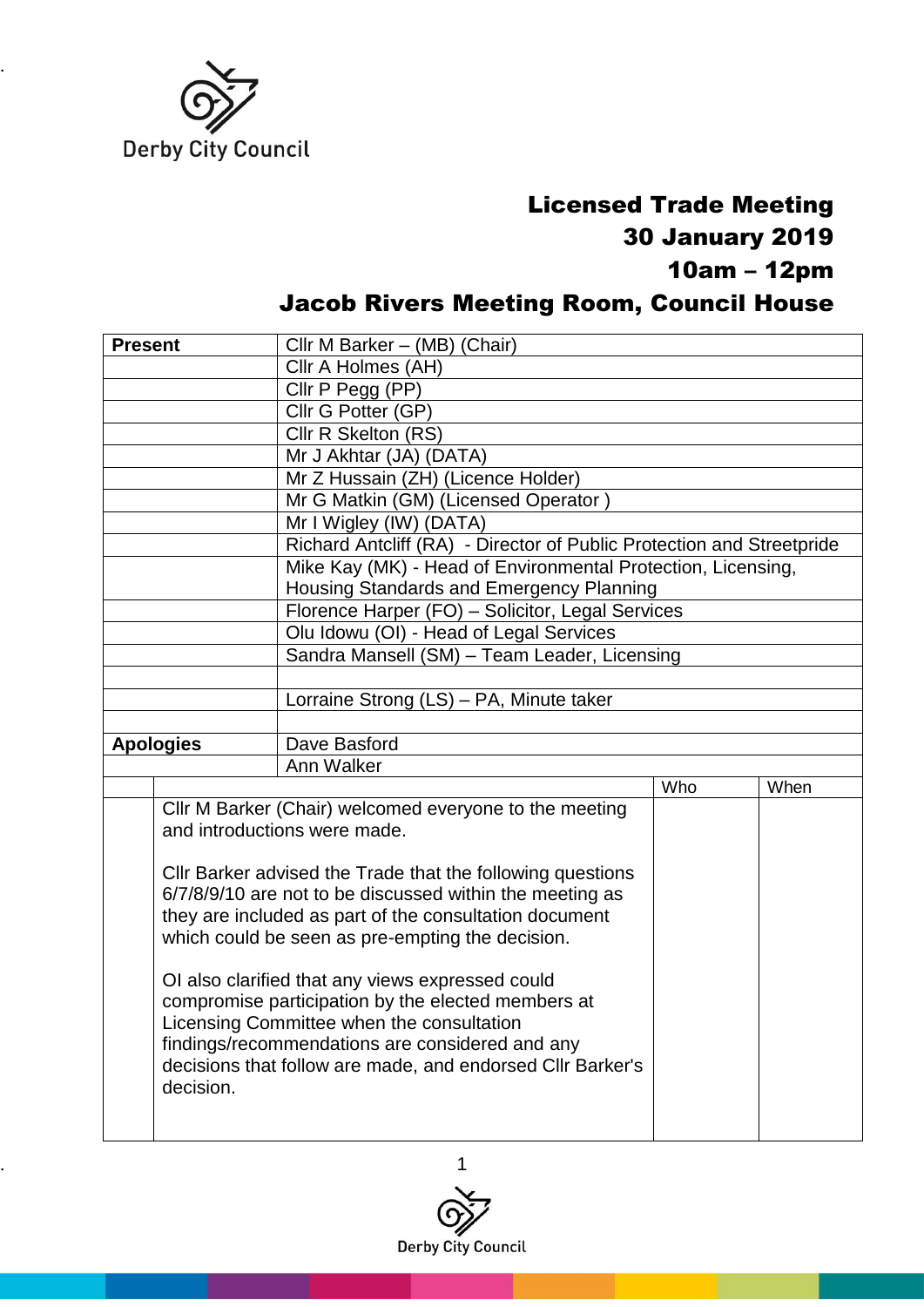| Cllr Barker added that following Licensing Committee's<br>approval of the draft proposals officers were now writing<br>up the Consultation document. There would likely be a lot<br>of interest in the proposals, not only from the Trade but<br>also from the Public. He felt that the disabled community,<br>for example, would have a particular interest in the<br>hackney carriage colour change proposals. There would<br>therefore be a 12 week consultation and ample time for<br>the Trade to submit there own views together with<br>opportunity at the general meetings offered by officers<br>over the consultation period. |  |
|-----------------------------------------------------------------------------------------------------------------------------------------------------------------------------------------------------------------------------------------------------------------------------------------------------------------------------------------------------------------------------------------------------------------------------------------------------------------------------------------------------------------------------------------------------------------------------------------------------------------------------------------|--|
| RA re-iterated the opportunity for discussions with the<br>Trade at the workshops. The strategy can be debated for<br>consideration on the age/colour/business model/financial<br>model and that the best set of proposals will be<br>considered when making the final decision.                                                                                                                                                                                                                                                                                                                                                        |  |
| DATA added that they are keen to work with the Council;<br>however would like to put their own ideas/proposal<br>forward; though this would be dependent on the time scale<br>of the consultation period.                                                                                                                                                                                                                                                                                                                                                                                                                               |  |
| CIIr Barker advised that consideration also needs to be<br>taken into account to ensure vehicles are DDA compliant<br>and stressed the importance of the proposals on the future<br>of taxis and private hire vehicles in Derby.                                                                                                                                                                                                                                                                                                                                                                                                        |  |
| Cllr Barker made reference to Birmingham, Leeds and<br>Southampton, following their decision for charging zones<br>to be introduced, and that the decision on Derby's<br>proposal is still to be evaluated by Central Government.                                                                                                                                                                                                                                                                                                                                                                                                       |  |
| RA informed that the outline business case for CAZ needs<br>to be submitted in March, or it will be the decision of the<br>government around whether charging zones will be in<br>place, if Derby does not have a plan and that vehicles will<br>need to be a minimum of euro 6 compliant, ideally ULEV.<br>A viable strategy is required.                                                                                                                                                                                                                                                                                              |  |
| DATA's view is that the taxi cost to emission is negligible<br>and that it would cost more to purchase a new vehicle<br>than to pay for parking zone charges.                                                                                                                                                                                                                                                                                                                                                                                                                                                                           |  |
| Cllr Barker added that the best option will be put forward<br>to the government, that they will accept.                                                                                                                                                                                                                                                                                                                                                                                                                                                                                                                                 |  |
| Cllr Barker also re-iterated for the Trade to attend the<br>workshops provided.                                                                                                                                                                                                                                                                                                                                                                                                                                                                                                                                                         |  |

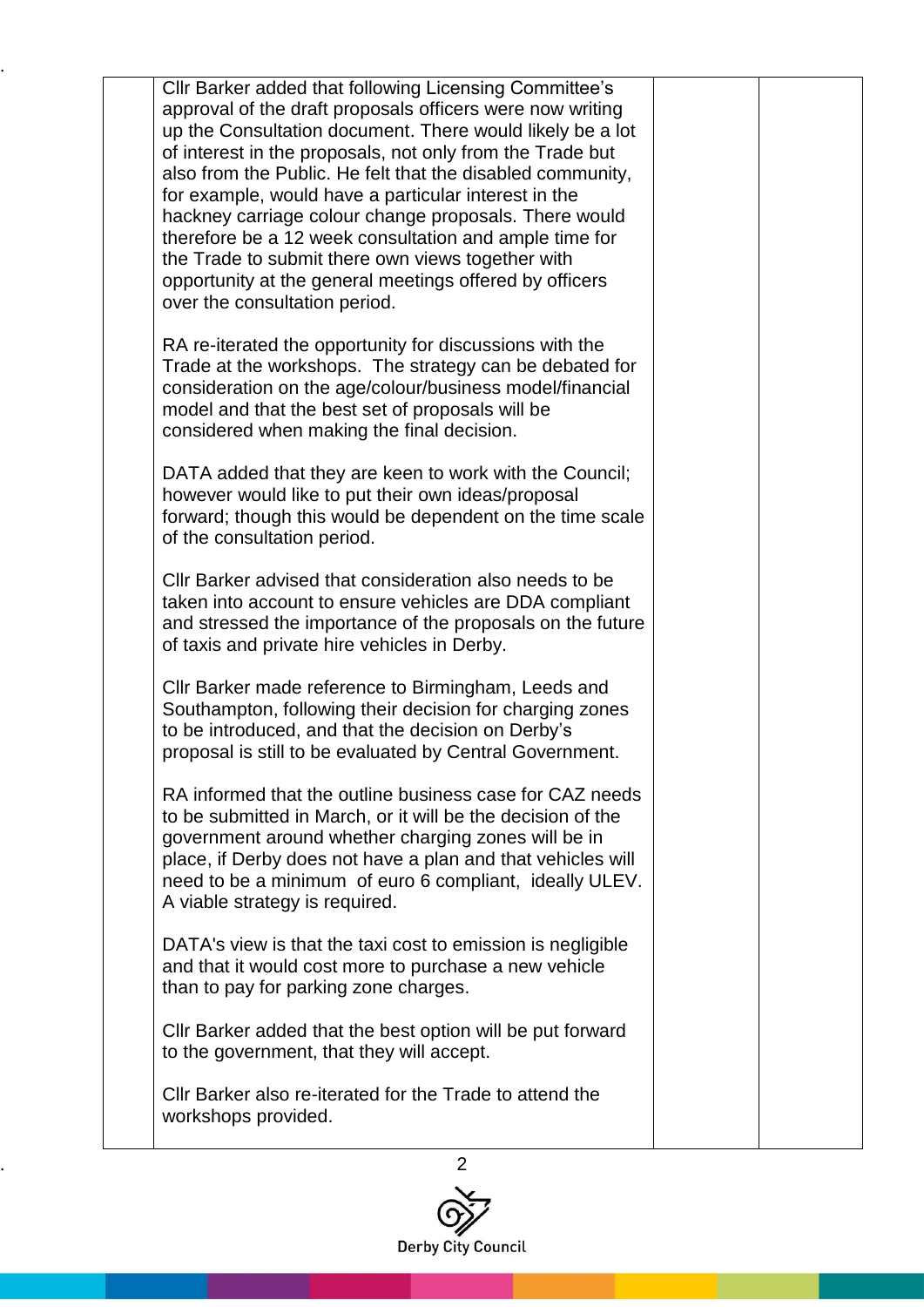| $\mathbf 1$    | Notice of transfer of vehicle ownership from one                                                                    | <b>DATA</b> |  |
|----------------|---------------------------------------------------------------------------------------------------------------------|-------------|--|
|                | licensed driver to another.                                                                                         |             |  |
|                | Can the council clarify the reason why the new owner of a                                                           |             |  |
|                | licensed vehicle has to present the vehicle for an                                                                  |             |  |
|                | inspection at the council house when a change of<br>ownership occurs during its licence period; is this a           |             |  |
|                | requirement under the vehicles licence conditions? If so                                                            |             |  |
|                | could the council point out where this is stated in the                                                             |             |  |
|                | conditions of licence and why this procedure is required                                                            |             |  |
|                | because there is no mention in section 24 of the vehicle                                                            |             |  |
|                | licensing conditions of a inspection being required when                                                            |             |  |
|                | selling or buying a licensed vehicle.                                                                               |             |  |
|                | SM advised the Trade that this had been in place for over                                                           |             |  |
|                | 30 years, in order to detect any defects that could result in                                                       |             |  |
|                | being passed to the new owner.                                                                                      |             |  |
|                | SM also informed the Trade that the vehicle would need to                                                           |             |  |
|                | be inspected before the new licence would be granted.                                                               |             |  |
|                | The information of the new driver and vehicle would be                                                              |             |  |
|                | needed for audit purposes.                                                                                          |             |  |
|                |                                                                                                                     |             |  |
| $\overline{2}$ | Licences being refused on technicalities                                                                            | <b>DATA</b> |  |
|                | Why are Drivers having to go to the magistrates court to                                                            |             |  |
|                | get their licenses just because they forgot to tell you about                                                       |             |  |
|                | speeding points? That no longer appear on their licenses?<br>As in previous meetings we were assured this would not |             |  |
|                | be an issue. We would like to again ask for an additional                                                           |             |  |
|                | safety measure before drivers are sent to the magistrates                                                           |             |  |
|                | court at a great cost to them.                                                                                      |             |  |
|                | MK stated that this had been discussed at the previous                                                              |             |  |
|                | meeting in October in a wider discussion on the point                                                               |             |  |
|                | system and reviewing it.                                                                                            |             |  |
|                | MK also advised that although it was acknowledged that                                                              |             |  |
|                | some of the drivers were not clear on the reporting of                                                              |             |  |
|                | driving offences, the onus is on the driver to declare all                                                          |             |  |
|                | offences.                                                                                                           |             |  |
|                |                                                                                                                     |             |  |
|                | DATA would like another process in place instead of the                                                             |             |  |
|                | outcome resulting in a driver having to attend the                                                                  |             |  |
|                | Magistrates Court, for not declaring a driving offence.                                                             |             |  |
|                | Of clarified that the concept of whether the conviction is                                                          |             |  |
|                | serious or not, does not address the point and that the                                                             |             |  |
|                | Rehabilitation of the Offenders Act needs to be taken into                                                          |             |  |
|                | consideration, which makes clear that so far as licensed                                                            |             |  |
|                | drivers are concerned, convictions are never 'spent'.                                                               |             |  |
|                | Driving standards are a significant factor when issuing a                                                           |             |  |
|                | licence.                                                                                                            |             |  |
|                |                                                                                                                     |             |  |

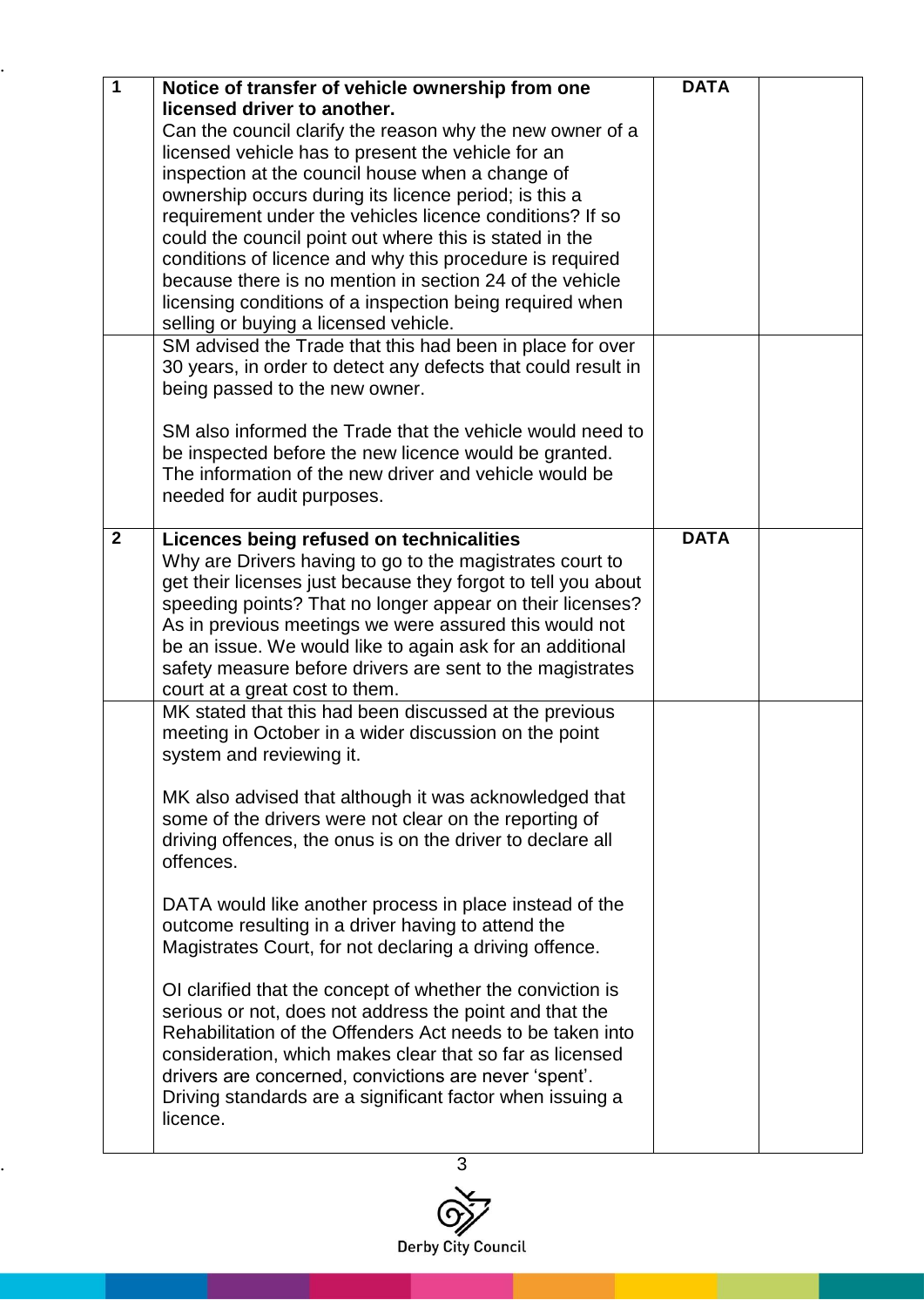|              | GM added that he was not aware that drivers were under<br>obligation to declare all offences, plus spent convictions<br>and that the Council had not informed drivers of this and<br>that drivers misunderstood what needed to be declared.<br>Of clarified that it is the law to declare all offences and that<br>the onus is on the driver, it is not up to the Council to<br>inform drivers of this.<br>RA added that that checks can be made via the DVLA<br>website.<br>DATA added that a DBS check is completed every year;<br>however it was acknowledged that this would show up any<br>criminal offences not driving offences.<br>SM added that the form had changed to reflect the<br>wording 'have you ever', and that the issue is that some<br>drivers were selecting the 'no' box when they should be<br>selecting the 'yes' box.                 |             |  |
|--------------|-----------------------------------------------------------------------------------------------------------------------------------------------------------------------------------------------------------------------------------------------------------------------------------------------------------------------------------------------------------------------------------------------------------------------------------------------------------------------------------------------------------------------------------------------------------------------------------------------------------------------------------------------------------------------------------------------------------------------------------------------------------------------------------------------------------------------------------------------------------------|-------------|--|
| $\mathbf{3}$ | Experienced drivers being told they must sit a driving<br>test to get their badge back.<br>We have been made aware of a situation where a driver<br>as failed a medical and his badge cannot be renewed<br>straight away until he's been on medication for 3 months,<br>he has been doing the job for over 20 years and he's<br>been told by licensing he will be treated as a new<br>applicant when reapplying and must sit a driving test, Is<br>this also the case for drivers who have lost badges under<br>the points system who are successful in magistrates court,<br>will they also be treated as new applicants and have to sit<br>a driving test. What is the purpose of this policy and what<br>does it achieve other than placing extra burdens on<br>drivers both mentally and financially when they are<br>already in a very stressful situation | <b>DATA</b> |  |
|              | MK advised that the requirement to sit a drive test is part<br>of the new licence process. In terms of the medical<br>situation, MK felt this would depend on the medical<br>condition and how long the licence had expired before a<br>new one was applied for.<br>Of advised that the medical condition is one of several<br>factors taken into account in addition to the criminal<br>conviction when considering the concept of 'fit and proper'<br>to hold or be issued with a licence. The medical fitness of<br>the driver and the impact of any medication needs to be<br>taken into consideration. There is a clear line from case<br>law that if the licence expires, continuity of licence lapses<br>meaning you cannot drive until a new one is issued,                                                                                             |             |  |

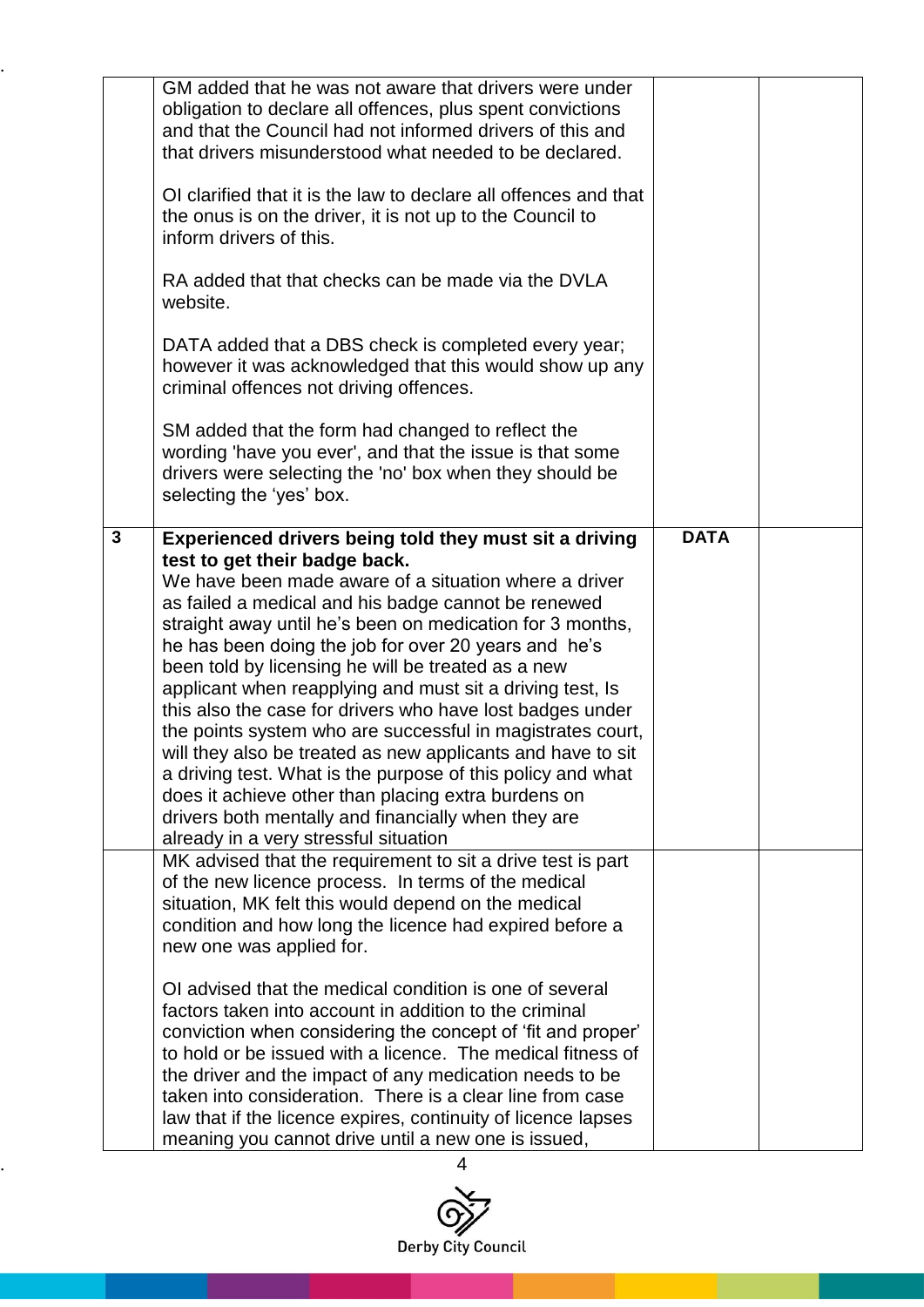|   | unless in the case of renewals, an application has been<br>lodged prior to expiry of a current licence. This is a simple<br>concept for the Trade to understand.<br>Cllr Barker also added that under DVLA, this would<br>indicate that a new test is required.<br>GM queried that if the medication was for 3 months, if the<br>application had been put in on that proviso, once the<br>medical was clear and fit to drive, would the driver pay the<br>fee to keep the licence going. OI indicated that a fee must<br>be paid on application and while, technically, the<br>application would be incomplete in the absence of a valid<br>medical, it could be rejected; however, a common-sense<br>approach could mean processing of the application could<br>be suspended pending a valid medical subsequently being<br>produced, but only if the licence holder acknowledges in<br>writing at the time that they will not drive pending<br>production of the medical, which cannot be at the cost of<br>the Council. |             |  |
|---|---------------------------------------------------------------------------------------------------------------------------------------------------------------------------------------------------------------------------------------------------------------------------------------------------------------------------------------------------------------------------------------------------------------------------------------------------------------------------------------------------------------------------------------------------------------------------------------------------------------------------------------------------------------------------------------------------------------------------------------------------------------------------------------------------------------------------------------------------------------------------------------------------------------------------------------------------------------------------------------------------------------------------|-------------|--|
| 4 | <b>Proactive enforcement.</b><br>With reference to the article in the Nottingham Post<br>dated:-<br>20:12, 26 OCT 2017<br>Extract:-<br>*"I am under no illusion at some point one of these drivers<br>will cause a nasty offence on a member of the public.<br>Assault or sexual offences from the taxi industry in nearly<br>every case is from an illegal tout.*<br>Extract:- *More than 100 taxis operating illegally in<br>Nottingham, says head of licensing Richard Antcliff said: "I<br>am under no illusion at some point one of these drivers<br>will cause a nasty offence on a member of the public.*<br>Would Richard Antcliff and the taxi licensing team go out<br>and show drivers that are illegally plying for hire their<br>card(s) and tell them not to ply for hire here as DATA have<br>the exact same fear of harm coming to the Derbyshire<br>public as Richard had for the Nottinghamshire Public.                                                                                                | <b>DATA</b> |  |
|   | Cllr Barker advised the Trade that he would not allow this<br>item to be discussed as it is related to when RA was<br>working for Nottingham Council, and that the policies RA<br>now carries out are within Derby City Council.<br>In terms for the matters around plying for hire, this issue<br>has been debated continuously at a number of Trade<br>meetings. Cllr Barker asked that any matters are not<br>discussed within a 6 month period and added that this<br>would not be debated on within this meeting today.                                                                                                                                                                                                                                                                                                                                                                                                                                                                                              |             |  |

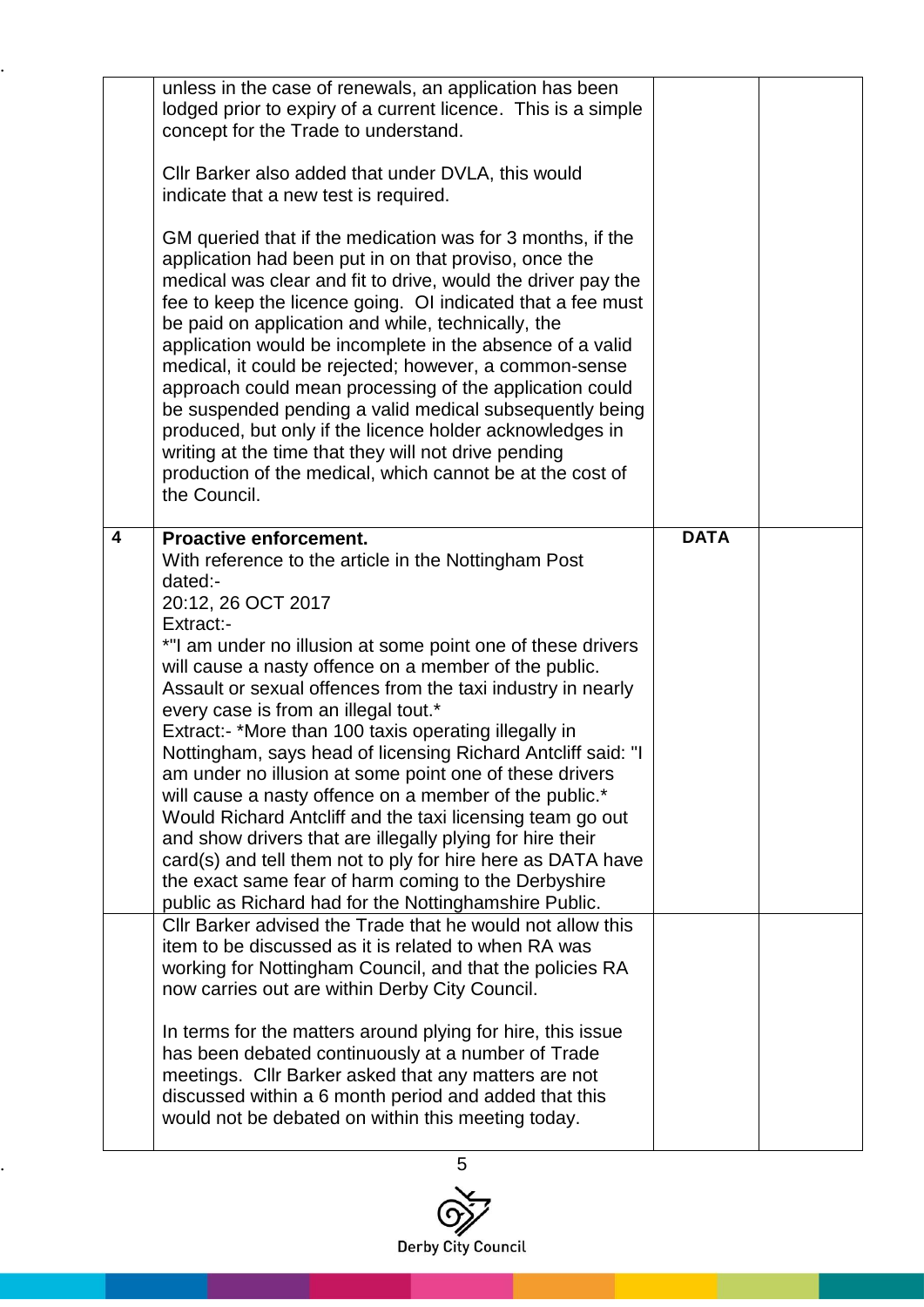|                 | It was also reported that on previous exercises conducted,                 |           |                 |
|-----------------|----------------------------------------------------------------------------|-----------|-----------------|
|                 | they had been undermined, due to word going out within                     |           |                 |
|                 | the Trade that checks are going to be made and the                         |           |                 |
|                 | problem seems to disappear.                                                |           |                 |
|                 |                                                                            |           |                 |
| $5\phantom{.0}$ | D.A.T.A sitting down with the Councils Richard                             |           |                 |
|                 | Antcliff.                                                                  |           |                 |
|                 | D.A.T.A would like to request on behalf of the trade that                  |           |                 |
|                 | we are allowed to sit down with Richard and help give the                  |           |                 |
|                 | trades input on the councils planned new changes; we feel                  |           |                 |
|                 | this is vital in the smooth transition of any new changes                  |           |                 |
|                 |                                                                            |           |                 |
|                 | that may be implemented                                                    |           |                 |
|                 | Cllr Barker stated that this had already been offered out at               |           |                 |
|                 | the previous Committee Meeting.                                            |           |                 |
|                 |                                                                            |           |                 |
|                 | RA will send out the dates of the workshops once the                       |           |                 |
|                 | consultation period has started. This will be over a 3                     |           |                 |
|                 | month period, for 3 full day or 6 half day workshops to be                 |           |                 |
|                 | arranged, whereby the Trade/Reps will be invited to                        | <b>RA</b> | <b>February</b> |
|                 | attend. This will extend out to equality groups and other                  |           | dates           |
|                 | key stakeholders.                                                          |           | <b>TBC</b>      |
|                 |                                                                            |           |                 |
|                 | MK is attending a Disability Forum this week to talk to the                |           |                 |
|                 | members about the proposed strategy and the                                |           |                 |
|                 |                                                                            |           |                 |
|                 | stakeholder workshops.                                                     |           |                 |
|                 |                                                                            |           |                 |
|                 | MK to speak to Pam Thompson who co-ordinates the                           | <b>MK</b> | <b>February</b> |
|                 | meetings. MK to ask PT to contact the Trade via the                        |           | dates           |
|                 | DATA website.                                                              |           | <b>TBC</b>      |
|                 |                                                                            |           |                 |
|                 | Questions 6/7/8/9/10 not discussed, as detail at the beginning of minutes. |           |                 |
|                 |                                                                            |           |                 |
| 11              | <b>Wheelchair assist course</b>                                            |           |                 |
|                 | Can the council tell us how drivers being asked to do this                 |           |                 |
|                 | course are supposed to supply a vehicle for the course;                    |           |                 |
|                 | the training providers don't supply vehicles                               |           |                 |
|                 | DATA would like a list of contacts for training providers                  |           |                 |
|                 | that have a vehicle for the driver to be appropriately                     |           |                 |
|                 | trained in. The Training needs to involve providing the                    |           |                 |
|                 |                                                                            |           |                 |
|                 |                                                                            |           |                 |
|                 | drivers with a full test including how to securely strap                   |           |                 |
|                 | wheelchairs in and also training around communication                      |           |                 |
|                 | with the passengers.                                                       |           |                 |
|                 |                                                                            |           |                 |
|                 | SM advised the Trade that there is a list of trainers on the               |           |                 |
|                 | website that DCC officers signpost drivers to.                             |           |                 |
|                 |                                                                            |           |                 |
|                 | DATA thought it would be useful to know if the providers                   |           |                 |
|                 | have facilities to train the drivers and that to be DDA                    |           |                 |
|                 | compliant a DDA vehicle is required for testing at the point               |           |                 |